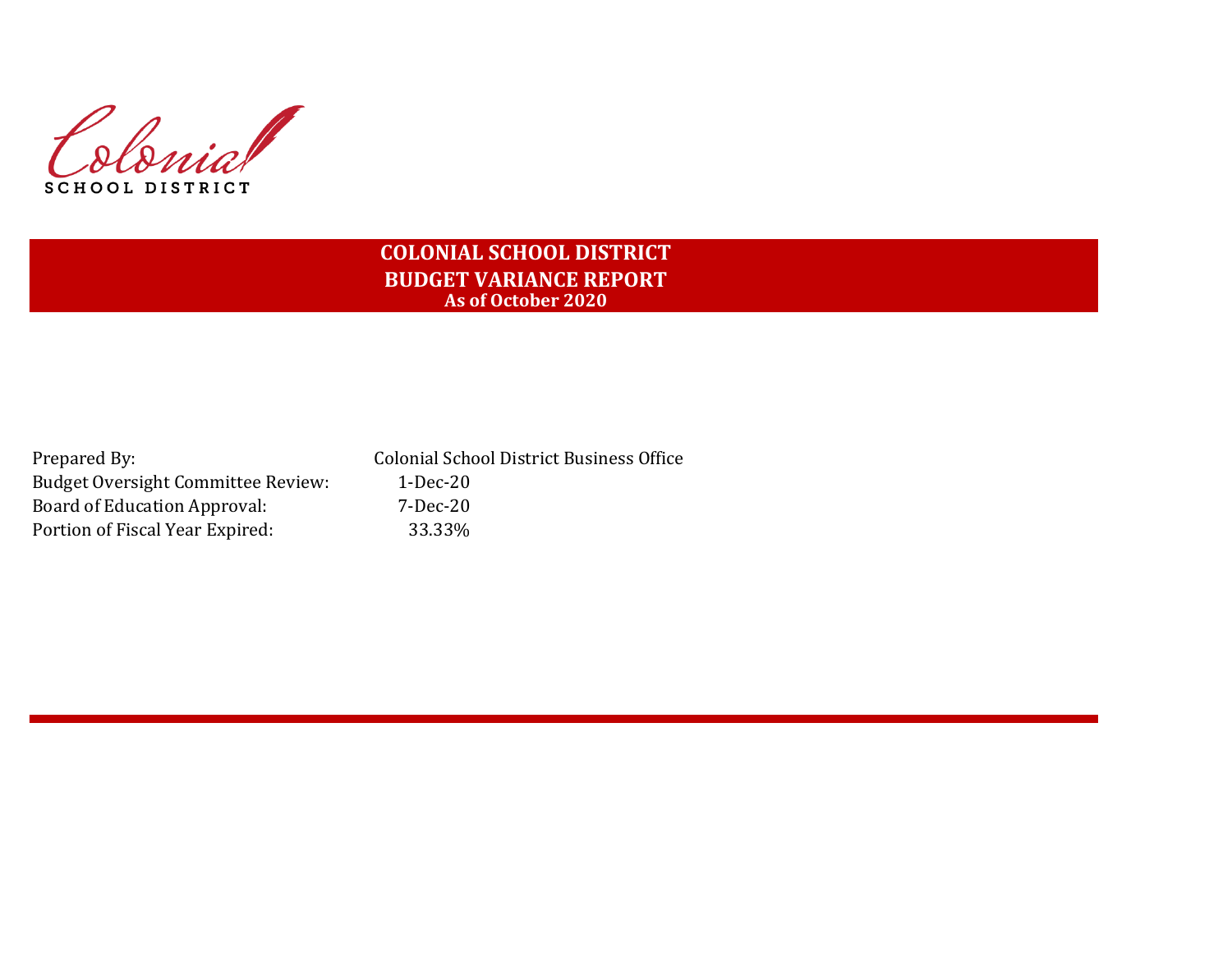#### **COLONIAL SCHOOL DISTRICT BUDGET VARIANCE REPORT FISCAL YEAR 2020 as of October 2020 SUMMARY OF REVENUE**

| SCHOOL DISTRICT                    | <b>Board</b><br>Approved<br><b>Budget</b> | Receipt<br>to Date | Percent<br><b>Received</b> | <b>Variance</b>   |
|------------------------------------|-------------------------------------------|--------------------|----------------------------|-------------------|
| <b>DISCRETIONARY STATE REVENUE</b> |                                           |                    |                            |                   |
| Division II Costs, AOC             | 2,250,000                                 | 361,426.00         | 16.06%                     | (1,888,574.00)    |
| Division III Equalization          | 5,300,000                                 | 4,683,485.00       | 88.37%                     | (616, 515.00)     |
| <b>Educational Sustainment</b>     | 2,100,000                                 | 1,889,164.00       | 89.96%                     | (210, 836.00)     |
| Excellence/Admin Option            | 28,000                                    |                    | 0.00%                      | (28,000.00)       |
| <b>SUBTOTAL</b>                    | 9,678,000                                 | 6,934,075.00       | 71.65%                     | (2,743,925.00)    |
| <b>RESTRICTED STATE REVENUE</b>    |                                           |                    |                            |                   |
| State formula salaries             | 72,436,126                                | 68,129,948.00      | 94.06%                     | (4,306,178.37)    |
| Cafeteria Salaries                 | 2,600,000                                 | 1,372,210.00       | 52.78%                     | (1,227,790.00)    |
| Division II Costs, AOC - Voc       | 0                                         | 140,190.00         | $\theta$                   | 140,190.00        |
| Division II Costs, Energy          | 1,925,000                                 | 1,732,453.00       | 90.00%                     | (192, 547.00)     |
| <b>State Transportation</b>        | 6,971,000                                 | 3,855,264.00       | 55.30%                     | (3, 115, 736.00)  |
| Drivers Ed                         | $\theta$                                  | 34,403.00          | $0.00\%$                   | 34,403.00         |
| <b>Unique Alternative</b>          | 790,000                                   | 369,744.00         | 46.80%                     | (420, 256.00)     |
| <b>Related Services</b>            | 32,300                                    | 27,896.00          | 86.37%                     | (4,404.00)        |
| <b>Professional Development</b>    | 0                                         | 116,171.00         | 0.00%                      | 116,171.00        |
| <b>Technology Block Grant</b>      | 0                                         | 252,832.00         | 0.00%                      | 252,832.00        |
| <b>Student Success Block Grant</b> | 697,290                                   | 697,290.00         | 100.00%                    |                   |
| Opportunity funding                | 2,158,648                                 | 843,588.00         | 39.08%                     | (1,315,060.00)    |
| <b>Other State Revenue</b>         | 200,000                                   | 25,763.96          | 12.88%                     | (174, 236.04)     |
| John G. Leach                      | 8,716,000                                 | 8,162,689.00       | 93.65%                     | (553, 311.00)     |
| ECAP (Pre-K State grant)           | 287,600                                   | 287,600.00         | 100.00%                    |                   |
| Minor Capital Improvements         | 845,554                                   |                    | $0.00\%$                   | (845, 554.00)     |
| <b>SUBTOTAL</b>                    | 97,659,518                                | 86,048,041.96      | 88.11%                     | (11,611,476.41)   |
| Operational budget reduction       | (1,938,690)                               |                    |                            |                   |
| <b>TOTAL STATE REVENUE</b>         | \$105,398,828                             | 92,982,116.96      | 88.22%                     | (12, 416, 711.41) |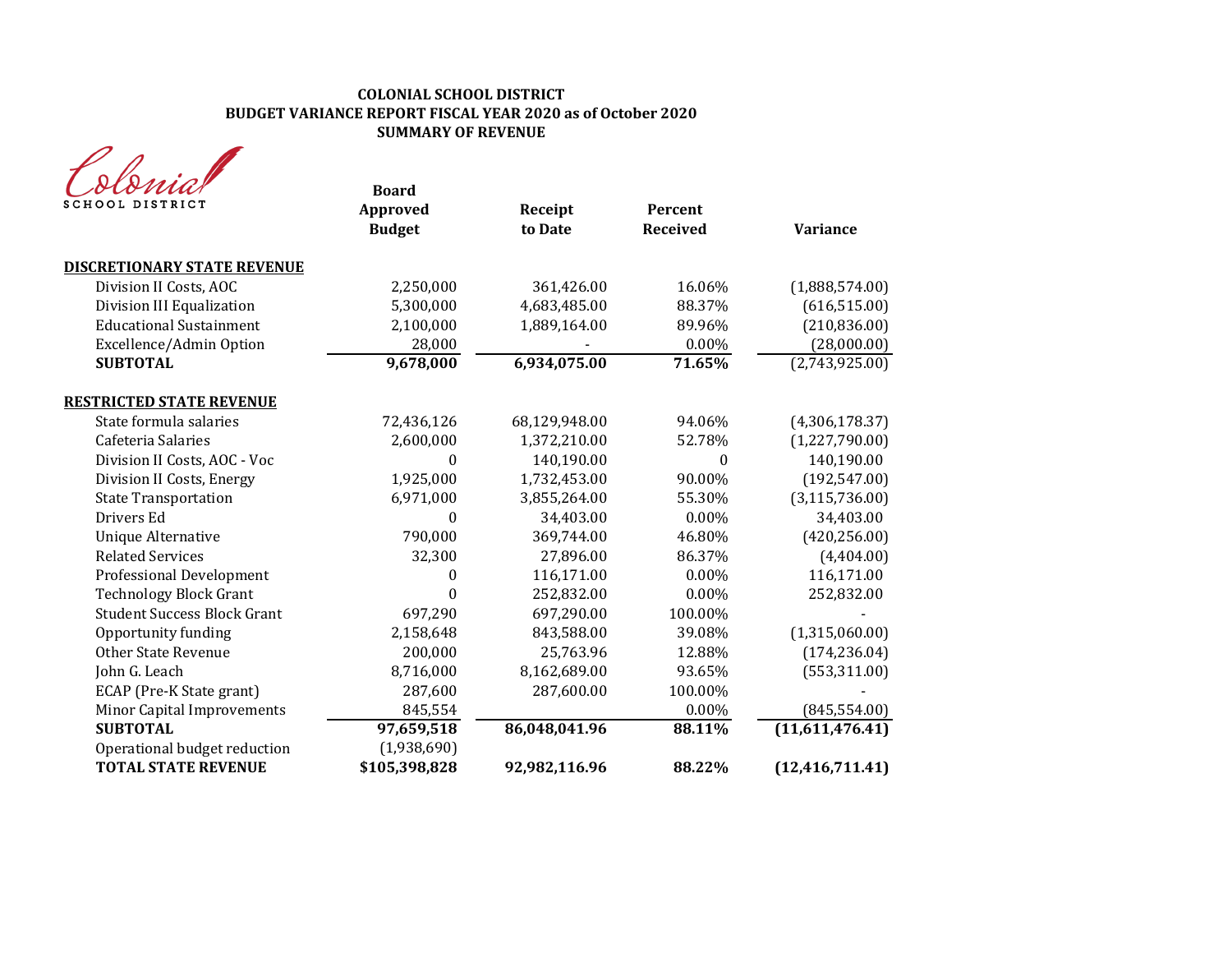| <b>TOTAL LOCAL REVENUE</b>          | 64,779,908     | 63,112,457.16    | 97.43%  | (1,667,450.71)   |
|-------------------------------------|----------------|------------------|---------|------------------|
| <b>SUBTOTAL</b>                     | (10, 193, 698) | (2, 147, 120.51) | 21.06%  | 8,046,577.49     |
| Reserve funds                       | (3,359,419)    |                  | 0.00%   | 3,359,419.00     |
| Choice (Reduction)                  | (922, 622)     |                  | 0.00%   | 922,622.00       |
| Charter (Reduction)                 | (5,911,657)    | (2, 147, 120.51) | 36.32%  | 3,764,536.49     |
| <b>OTHER LOCAL FUNDS</b>            |                |                  |         |                  |
| <b>SUBTOTAL</b>                     | 24,959,617     | 18,814,367.42    | 75.38%  | (6, 145, 249.58) |
| Other Local Revenue                 | 500,000        | 82,930.32        | 16.59%  | (417,069.68)     |
| E3 Grant                            | 2,080,000      | 265,091.73       | 12.74%  | (1,814,908.27)   |
| Donations                           | 25,000         | 35,000.00        | 140.00% | 10,000.00        |
| Cafeteria                           | 4,000,000      | 1,255,603.86     | 31.39%  | (2,744,396.14)   |
| Technology Maintenance Match        | 459,621        |                  | 0.00%   | (459, 621.00)    |
| Match Tax Receipts                  | 2,261,821      | 2,546,206.22     | 112.57% | 284,385.22       |
| John G. Leach (tuition revenue)     | 4,750,000      |                  | 0.00%   | (4,750,000.00)   |
| Tuition Receipts (excl. Leach)      | 6,498,629      | 10,524,003.01    | 161.94% | 4,025,374.01     |
| Debt Service Tax Receipts           | 4,384,546      | 4,105,532.28     | 93.64%  | (279, 013.72)    |
| <b>RESTRICTED LOCAL REVENUE</b>     |                |                  |         |                  |
| <b>SUBTOTAL</b>                     | 50,013,989     | 46,445,210.25    | 92.86%  | (3,568,778.62)   |
| <b>CSCRP</b>                        | 59,000         |                  | 0.00%   | (59,000.00)      |
| <b>Indirect Costs</b>               | 300,000        | 79,537.67        | 26.51%  | (220, 462.33)    |
| Interest                            | 1,400,000      | 359,934.87       | 25.71%  | (1,040,065.13)   |
| <b>Current Expense Tax Receipts</b> | 48,254,989     | 46,005,737.71    | 95.34%  | (2,249,251.16)   |
| DISCRETIONARY LOCAL REVENUE         |                |                  |         |                  |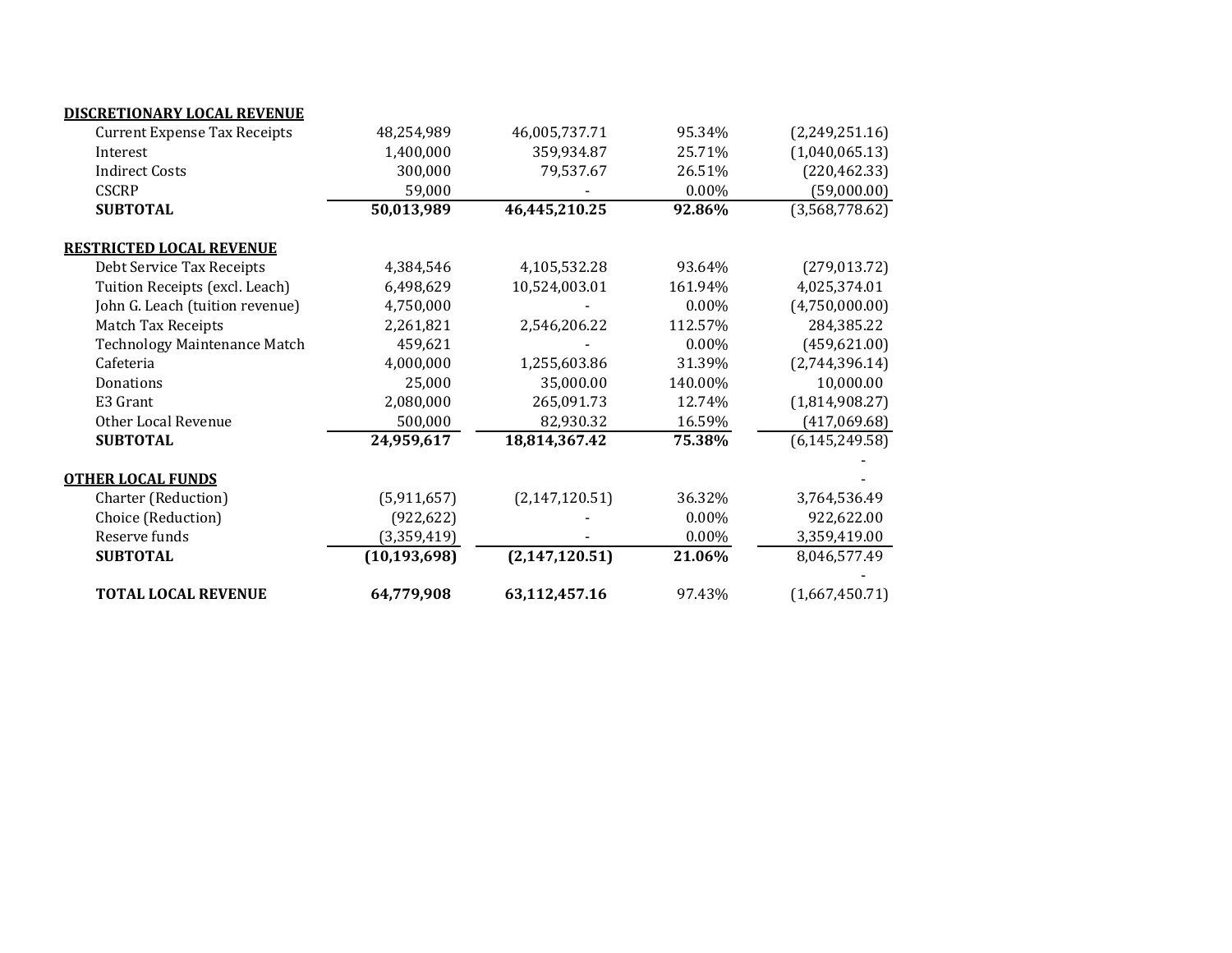| <b>TOTAL FEDERAL REVENUE</b> | \$9,125,646 | 8,937,239.61 | 97.94%  | (188, 406.39) |
|------------------------------|-------------|--------------|---------|---------------|
| Other Federal Funds          | 493,120     | 304,713.61   | 61.79%  | (188, 406.39) |
| Title IV                     | 474,835     | 474,835.00   | 100.00% |               |
| Perkins                      | 255.237     | 255.237.00   | 100.00% |               |
| Title III                    | 106.766     | 106,766.00   | 100.00% |               |
| Title II                     | 737,282     | 737,282.00   | 100.00% |               |
| Title I                      | 4,173,514   | 4,173,514.00 | 100.00% |               |
| <b>IDEA</b> Pre-K            | 119.889     | 119,889.00   | 100.00% |               |
| <b>IDEA Part B</b>           | 2,765,003   | 2,765,003.00 | 100.00% |               |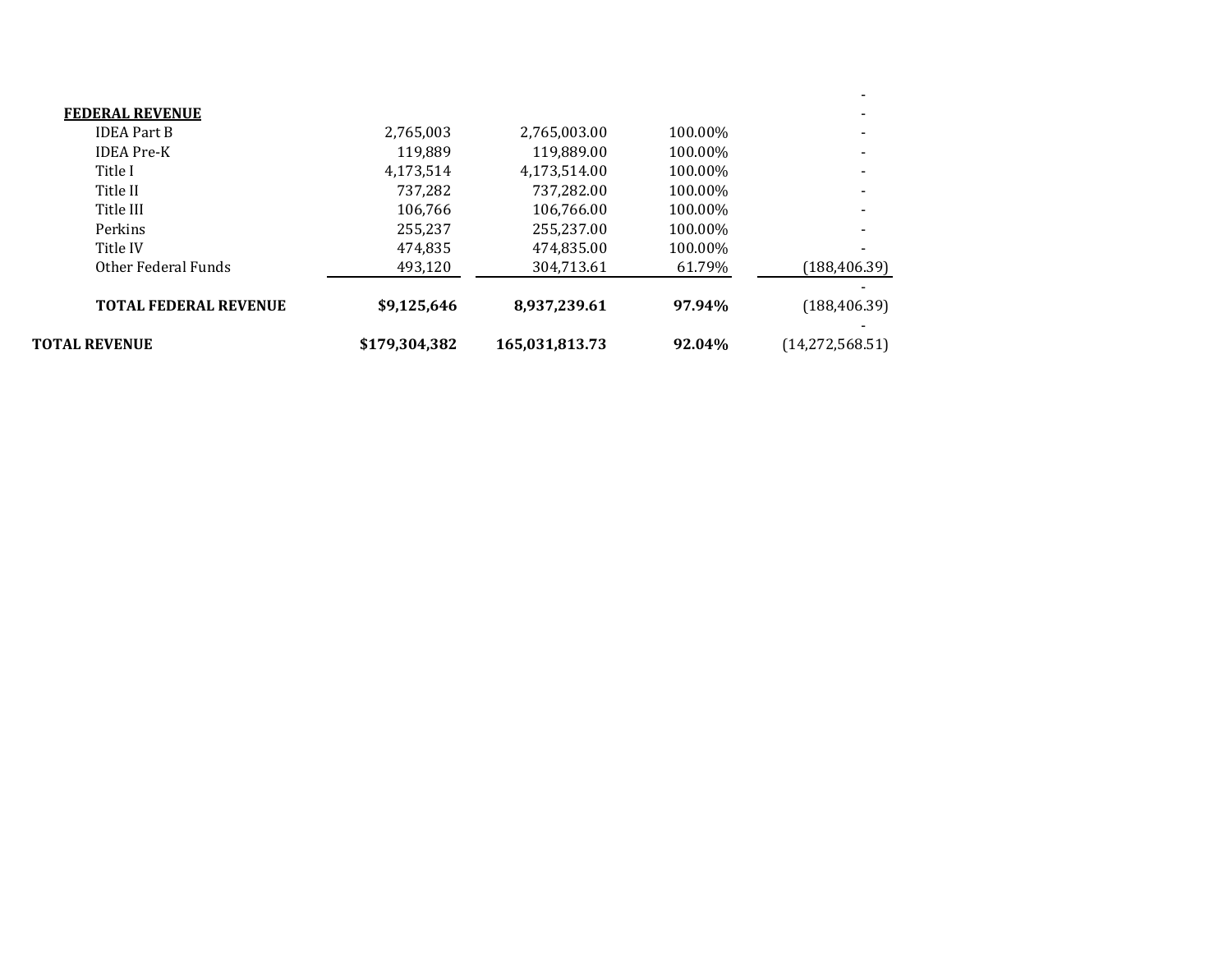

### **COLONIAL SCHOOL DISTRICT BUDGET VARIANCE REPORT FISCAL YEAR 2020 as of October 2020 SUMMARY OF EXPENDITURES**

| <b>Budget</b><br><b>Expenditures</b><br><b>Balance</b><br>Obligated<br><b>EXPENDITURES</b><br><b>Encumbrance</b><br>Program<br><b>Operating</b><br>DISCRETIONARY SCHOOL BUDGETS<br>2,743<br>2,743.20<br>$0.00\%$<br>9340410A<br>95437<br>Carrie Downie Library<br>9340410A<br>99999<br>43,156<br>28,950.24<br>32.92%<br>Carrie Downie Elementary<br>13,574.31<br>631.35<br>17.99<br>9340412A<br>95437<br>Castle Hills Library<br>4,091<br>4,072.51<br>0.44%<br>9340412A<br>99999<br><b>Castle Hills Elementary</b><br>65,381<br>3,972.02<br>48,968.55<br>25.10%<br>12,440.83<br>Pleasantville Library<br>9340418A<br>95437<br>2,770<br>2,770.20<br>$0.00\%$<br>9340418A<br>Pleasantville Elementary<br>30,838.50<br>99999<br>42,044<br>9,086.92<br>2,118.98<br>26.65%<br>9340420A<br>95437<br>Wilmington Manor Library<br>2,100<br>2,099.70<br>$0.00\%$<br>$\sim$<br>9340420A<br>99999<br><b>Wilmington Manor Elementary</b><br>35,772<br>9,662.11<br>3,552.16<br>22,558.03<br>36.94%<br>9340422A<br>95437<br>Wilbur Library<br>7,873<br>5,373.20<br>31.75%<br>2,500.00<br>9340422A<br>99999<br>Wilbur Elementary<br>117,929<br>10,516.82<br>29.22%<br>23,947.49<br>83,464.49<br>9340427A<br>$0.00\%$<br>95437<br>Southern Library<br>5,869<br>5,868.90<br>$\blacksquare$<br>9340427A<br>99999<br>Southern Elementary<br>87,484<br>17,602.60<br>12,026.91<br>57,854.09<br>33.87%<br>9340432A<br>95437<br>New Castle Library<br>3,536<br>3,536.10<br>$0.00\%$<br>$\sim$<br>$\sim$<br>9340432A<br>99999<br>New Castle Elementary<br>54,784<br>45,002.21<br>17.86%<br>4,433.66<br>5,348.03<br>9340456A<br>95437<br>Eisenberg Library<br>3,475<br>3,474.90<br>0.00%<br>9340456A<br>99999<br><b>Eisenberg Elementary</b><br>4,000.19<br>45,451.38<br>13.70%<br>52,668<br>3,216.43<br>9340470A<br>7,209<br>95437<br><b>Gunning Bedford Library</b><br>6,047.40<br>1,161.60<br>83.89%<br>60,565.89<br>9340470A<br>99999<br><b>Gunning Bedford Middle</b><br>12,092.74<br>41,883.47<br>47.12%<br>114,542<br>9340474A<br>95437<br>5,390<br>5,390.10<br>$0.00\%$<br>George Read Library<br>$\blacksquare$<br>$\blacksquare$<br>9340474A<br>99999<br>George Read Middle<br>88,151<br>8,587.00<br>62,444.75<br>29.16%<br>17,118.75<br>McCullough Library<br>9340476A<br>95437<br>5,253<br>5,253.30<br>$0.00\%$<br>McCullough Middle<br>9340476A<br>99999<br>86,151<br>19,588.41<br>7,354.19<br>31.27%<br>59,208.10<br>9340490A<br>William Penn - ROTC<br>8,010<br>2,129.52<br>5,880.48<br>95048<br>26.59%<br>552.88<br>9340490A<br>95073<br>William Penn - Music Choir<br>24,795<br>24,242.12<br>2.23%<br>9340490A<br>95437<br>William Penn - Library<br>14,953<br>2,911.52<br>12,041.08<br>19.47%<br>9340490A<br>95468<br>William Penn - Summer School<br>7,695<br>7,695.00<br>$0.00\%$<br>25,934.12<br>9340490A<br>95602<br>William Penn - Athletics<br>27,690.52<br>35.64%<br>150,480<br>96,855.36<br>9340490A<br>99999<br>William Penn High School<br>256,733<br>24,542.76<br>80,212.12<br>40.80%<br>151,978.22<br>31.92%<br><b>SUBTOTAL</b><br>1,301,036<br>174,290.58<br>241,003.62<br>885,742.20 |  | <b>SCHOOL DISTRICT</b> | <b>Board</b><br>Approved |  | Remaining | Percent | Percent      |
|---------------------------------------------------------------------------------------------------------------------------------------------------------------------------------------------------------------------------------------------------------------------------------------------------------------------------------------------------------------------------------------------------------------------------------------------------------------------------------------------------------------------------------------------------------------------------------------------------------------------------------------------------------------------------------------------------------------------------------------------------------------------------------------------------------------------------------------------------------------------------------------------------------------------------------------------------------------------------------------------------------------------------------------------------------------------------------------------------------------------------------------------------------------------------------------------------------------------------------------------------------------------------------------------------------------------------------------------------------------------------------------------------------------------------------------------------------------------------------------------------------------------------------------------------------------------------------------------------------------------------------------------------------------------------------------------------------------------------------------------------------------------------------------------------------------------------------------------------------------------------------------------------------------------------------------------------------------------------------------------------------------------------------------------------------------------------------------------------------------------------------------------------------------------------------------------------------------------------------------------------------------------------------------------------------------------------------------------------------------------------------------------------------------------------------------------------------------------------------------------------------------------------------------------------------------------------------------------------------------------------------------------------------------------------------------------------------------------------------------------------------------------------------------------------------------------------------------------------------------------------------------------------------------------------------------------------------------------------------------------------------------------------------------------------------------------------------------------|--|------------------------|--------------------------|--|-----------|---------|--------------|
|                                                                                                                                                                                                                                                                                                                                                                                                                                                                                                                                                                                                                                                                                                                                                                                                                                                                                                                                                                                                                                                                                                                                                                                                                                                                                                                                                                                                                                                                                                                                                                                                                                                                                                                                                                                                                                                                                                                                                                                                                                                                                                                                                                                                                                                                                                                                                                                                                                                                                                                                                                                                                                                                                                                                                                                                                                                                                                                                                                                                                                                                                             |  |                        |                          |  |           |         | <b>Spent</b> |
|                                                                                                                                                                                                                                                                                                                                                                                                                                                                                                                                                                                                                                                                                                                                                                                                                                                                                                                                                                                                                                                                                                                                                                                                                                                                                                                                                                                                                                                                                                                                                                                                                                                                                                                                                                                                                                                                                                                                                                                                                                                                                                                                                                                                                                                                                                                                                                                                                                                                                                                                                                                                                                                                                                                                                                                                                                                                                                                                                                                                                                                                                             |  |                        |                          |  |           |         |              |
|                                                                                                                                                                                                                                                                                                                                                                                                                                                                                                                                                                                                                                                                                                                                                                                                                                                                                                                                                                                                                                                                                                                                                                                                                                                                                                                                                                                                                                                                                                                                                                                                                                                                                                                                                                                                                                                                                                                                                                                                                                                                                                                                                                                                                                                                                                                                                                                                                                                                                                                                                                                                                                                                                                                                                                                                                                                                                                                                                                                                                                                                                             |  |                        |                          |  |           |         |              |
|                                                                                                                                                                                                                                                                                                                                                                                                                                                                                                                                                                                                                                                                                                                                                                                                                                                                                                                                                                                                                                                                                                                                                                                                                                                                                                                                                                                                                                                                                                                                                                                                                                                                                                                                                                                                                                                                                                                                                                                                                                                                                                                                                                                                                                                                                                                                                                                                                                                                                                                                                                                                                                                                                                                                                                                                                                                                                                                                                                                                                                                                                             |  |                        |                          |  |           |         | 0.00%        |
|                                                                                                                                                                                                                                                                                                                                                                                                                                                                                                                                                                                                                                                                                                                                                                                                                                                                                                                                                                                                                                                                                                                                                                                                                                                                                                                                                                                                                                                                                                                                                                                                                                                                                                                                                                                                                                                                                                                                                                                                                                                                                                                                                                                                                                                                                                                                                                                                                                                                                                                                                                                                                                                                                                                                                                                                                                                                                                                                                                                                                                                                                             |  |                        |                          |  |           |         | 1.46%        |
|                                                                                                                                                                                                                                                                                                                                                                                                                                                                                                                                                                                                                                                                                                                                                                                                                                                                                                                                                                                                                                                                                                                                                                                                                                                                                                                                                                                                                                                                                                                                                                                                                                                                                                                                                                                                                                                                                                                                                                                                                                                                                                                                                                                                                                                                                                                                                                                                                                                                                                                                                                                                                                                                                                                                                                                                                                                                                                                                                                                                                                                                                             |  |                        |                          |  |           |         | 0.44%        |
|                                                                                                                                                                                                                                                                                                                                                                                                                                                                                                                                                                                                                                                                                                                                                                                                                                                                                                                                                                                                                                                                                                                                                                                                                                                                                                                                                                                                                                                                                                                                                                                                                                                                                                                                                                                                                                                                                                                                                                                                                                                                                                                                                                                                                                                                                                                                                                                                                                                                                                                                                                                                                                                                                                                                                                                                                                                                                                                                                                                                                                                                                             |  |                        |                          |  |           |         | 6.08%        |
|                                                                                                                                                                                                                                                                                                                                                                                                                                                                                                                                                                                                                                                                                                                                                                                                                                                                                                                                                                                                                                                                                                                                                                                                                                                                                                                                                                                                                                                                                                                                                                                                                                                                                                                                                                                                                                                                                                                                                                                                                                                                                                                                                                                                                                                                                                                                                                                                                                                                                                                                                                                                                                                                                                                                                                                                                                                                                                                                                                                                                                                                                             |  |                        |                          |  |           |         | 0.00%        |
|                                                                                                                                                                                                                                                                                                                                                                                                                                                                                                                                                                                                                                                                                                                                                                                                                                                                                                                                                                                                                                                                                                                                                                                                                                                                                                                                                                                                                                                                                                                                                                                                                                                                                                                                                                                                                                                                                                                                                                                                                                                                                                                                                                                                                                                                                                                                                                                                                                                                                                                                                                                                                                                                                                                                                                                                                                                                                                                                                                                                                                                                                             |  |                        |                          |  |           |         | 5.04%        |
|                                                                                                                                                                                                                                                                                                                                                                                                                                                                                                                                                                                                                                                                                                                                                                                                                                                                                                                                                                                                                                                                                                                                                                                                                                                                                                                                                                                                                                                                                                                                                                                                                                                                                                                                                                                                                                                                                                                                                                                                                                                                                                                                                                                                                                                                                                                                                                                                                                                                                                                                                                                                                                                                                                                                                                                                                                                                                                                                                                                                                                                                                             |  |                        |                          |  |           |         | 0.00%        |
|                                                                                                                                                                                                                                                                                                                                                                                                                                                                                                                                                                                                                                                                                                                                                                                                                                                                                                                                                                                                                                                                                                                                                                                                                                                                                                                                                                                                                                                                                                                                                                                                                                                                                                                                                                                                                                                                                                                                                                                                                                                                                                                                                                                                                                                                                                                                                                                                                                                                                                                                                                                                                                                                                                                                                                                                                                                                                                                                                                                                                                                                                             |  |                        |                          |  |           |         | 9.93%        |
|                                                                                                                                                                                                                                                                                                                                                                                                                                                                                                                                                                                                                                                                                                                                                                                                                                                                                                                                                                                                                                                                                                                                                                                                                                                                                                                                                                                                                                                                                                                                                                                                                                                                                                                                                                                                                                                                                                                                                                                                                                                                                                                                                                                                                                                                                                                                                                                                                                                                                                                                                                                                                                                                                                                                                                                                                                                                                                                                                                                                                                                                                             |  |                        |                          |  |           |         | 31.75%       |
|                                                                                                                                                                                                                                                                                                                                                                                                                                                                                                                                                                                                                                                                                                                                                                                                                                                                                                                                                                                                                                                                                                                                                                                                                                                                                                                                                                                                                                                                                                                                                                                                                                                                                                                                                                                                                                                                                                                                                                                                                                                                                                                                                                                                                                                                                                                                                                                                                                                                                                                                                                                                                                                                                                                                                                                                                                                                                                                                                                                                                                                                                             |  |                        |                          |  |           |         | 20.31%       |
|                                                                                                                                                                                                                                                                                                                                                                                                                                                                                                                                                                                                                                                                                                                                                                                                                                                                                                                                                                                                                                                                                                                                                                                                                                                                                                                                                                                                                                                                                                                                                                                                                                                                                                                                                                                                                                                                                                                                                                                                                                                                                                                                                                                                                                                                                                                                                                                                                                                                                                                                                                                                                                                                                                                                                                                                                                                                                                                                                                                                                                                                                             |  |                        |                          |  |           |         | 0.00%        |
|                                                                                                                                                                                                                                                                                                                                                                                                                                                                                                                                                                                                                                                                                                                                                                                                                                                                                                                                                                                                                                                                                                                                                                                                                                                                                                                                                                                                                                                                                                                                                                                                                                                                                                                                                                                                                                                                                                                                                                                                                                                                                                                                                                                                                                                                                                                                                                                                                                                                                                                                                                                                                                                                                                                                                                                                                                                                                                                                                                                                                                                                                             |  |                        |                          |  |           |         | 20.12%       |
|                                                                                                                                                                                                                                                                                                                                                                                                                                                                                                                                                                                                                                                                                                                                                                                                                                                                                                                                                                                                                                                                                                                                                                                                                                                                                                                                                                                                                                                                                                                                                                                                                                                                                                                                                                                                                                                                                                                                                                                                                                                                                                                                                                                                                                                                                                                                                                                                                                                                                                                                                                                                                                                                                                                                                                                                                                                                                                                                                                                                                                                                                             |  |                        |                          |  |           |         | 0.00%        |
|                                                                                                                                                                                                                                                                                                                                                                                                                                                                                                                                                                                                                                                                                                                                                                                                                                                                                                                                                                                                                                                                                                                                                                                                                                                                                                                                                                                                                                                                                                                                                                                                                                                                                                                                                                                                                                                                                                                                                                                                                                                                                                                                                                                                                                                                                                                                                                                                                                                                                                                                                                                                                                                                                                                                                                                                                                                                                                                                                                                                                                                                                             |  |                        |                          |  |           |         | 9.76%        |
|                                                                                                                                                                                                                                                                                                                                                                                                                                                                                                                                                                                                                                                                                                                                                                                                                                                                                                                                                                                                                                                                                                                                                                                                                                                                                                                                                                                                                                                                                                                                                                                                                                                                                                                                                                                                                                                                                                                                                                                                                                                                                                                                                                                                                                                                                                                                                                                                                                                                                                                                                                                                                                                                                                                                                                                                                                                                                                                                                                                                                                                                                             |  |                        |                          |  |           |         | 0.00%        |
|                                                                                                                                                                                                                                                                                                                                                                                                                                                                                                                                                                                                                                                                                                                                                                                                                                                                                                                                                                                                                                                                                                                                                                                                                                                                                                                                                                                                                                                                                                                                                                                                                                                                                                                                                                                                                                                                                                                                                                                                                                                                                                                                                                                                                                                                                                                                                                                                                                                                                                                                                                                                                                                                                                                                                                                                                                                                                                                                                                                                                                                                                             |  |                        |                          |  |           |         | 6.11%        |
|                                                                                                                                                                                                                                                                                                                                                                                                                                                                                                                                                                                                                                                                                                                                                                                                                                                                                                                                                                                                                                                                                                                                                                                                                                                                                                                                                                                                                                                                                                                                                                                                                                                                                                                                                                                                                                                                                                                                                                                                                                                                                                                                                                                                                                                                                                                                                                                                                                                                                                                                                                                                                                                                                                                                                                                                                                                                                                                                                                                                                                                                                             |  |                        |                          |  |           |         | 0.00%        |
|                                                                                                                                                                                                                                                                                                                                                                                                                                                                                                                                                                                                                                                                                                                                                                                                                                                                                                                                                                                                                                                                                                                                                                                                                                                                                                                                                                                                                                                                                                                                                                                                                                                                                                                                                                                                                                                                                                                                                                                                                                                                                                                                                                                                                                                                                                                                                                                                                                                                                                                                                                                                                                                                                                                                                                                                                                                                                                                                                                                                                                                                                             |  |                        |                          |  |           |         | 36.57%       |
|                                                                                                                                                                                                                                                                                                                                                                                                                                                                                                                                                                                                                                                                                                                                                                                                                                                                                                                                                                                                                                                                                                                                                                                                                                                                                                                                                                                                                                                                                                                                                                                                                                                                                                                                                                                                                                                                                                                                                                                                                                                                                                                                                                                                                                                                                                                                                                                                                                                                                                                                                                                                                                                                                                                                                                                                                                                                                                                                                                                                                                                                                             |  |                        |                          |  |           |         | 0.00%        |
|                                                                                                                                                                                                                                                                                                                                                                                                                                                                                                                                                                                                                                                                                                                                                                                                                                                                                                                                                                                                                                                                                                                                                                                                                                                                                                                                                                                                                                                                                                                                                                                                                                                                                                                                                                                                                                                                                                                                                                                                                                                                                                                                                                                                                                                                                                                                                                                                                                                                                                                                                                                                                                                                                                                                                                                                                                                                                                                                                                                                                                                                                             |  |                        |                          |  |           |         | 19.42%       |
|                                                                                                                                                                                                                                                                                                                                                                                                                                                                                                                                                                                                                                                                                                                                                                                                                                                                                                                                                                                                                                                                                                                                                                                                                                                                                                                                                                                                                                                                                                                                                                                                                                                                                                                                                                                                                                                                                                                                                                                                                                                                                                                                                                                                                                                                                                                                                                                                                                                                                                                                                                                                                                                                                                                                                                                                                                                                                                                                                                                                                                                                                             |  |                        |                          |  |           |         | 0.00%        |
|                                                                                                                                                                                                                                                                                                                                                                                                                                                                                                                                                                                                                                                                                                                                                                                                                                                                                                                                                                                                                                                                                                                                                                                                                                                                                                                                                                                                                                                                                                                                                                                                                                                                                                                                                                                                                                                                                                                                                                                                                                                                                                                                                                                                                                                                                                                                                                                                                                                                                                                                                                                                                                                                                                                                                                                                                                                                                                                                                                                                                                                                                             |  |                        |                          |  |           |         | 8.54%        |
|                                                                                                                                                                                                                                                                                                                                                                                                                                                                                                                                                                                                                                                                                                                                                                                                                                                                                                                                                                                                                                                                                                                                                                                                                                                                                                                                                                                                                                                                                                                                                                                                                                                                                                                                                                                                                                                                                                                                                                                                                                                                                                                                                                                                                                                                                                                                                                                                                                                                                                                                                                                                                                                                                                                                                                                                                                                                                                                                                                                                                                                                                             |  |                        |                          |  |           |         | 26.59%       |
|                                                                                                                                                                                                                                                                                                                                                                                                                                                                                                                                                                                                                                                                                                                                                                                                                                                                                                                                                                                                                                                                                                                                                                                                                                                                                                                                                                                                                                                                                                                                                                                                                                                                                                                                                                                                                                                                                                                                                                                                                                                                                                                                                                                                                                                                                                                                                                                                                                                                                                                                                                                                                                                                                                                                                                                                                                                                                                                                                                                                                                                                                             |  |                        |                          |  |           |         | 2.23%        |
|                                                                                                                                                                                                                                                                                                                                                                                                                                                                                                                                                                                                                                                                                                                                                                                                                                                                                                                                                                                                                                                                                                                                                                                                                                                                                                                                                                                                                                                                                                                                                                                                                                                                                                                                                                                                                                                                                                                                                                                                                                                                                                                                                                                                                                                                                                                                                                                                                                                                                                                                                                                                                                                                                                                                                                                                                                                                                                                                                                                                                                                                                             |  |                        |                          |  |           |         | 19.47%       |
|                                                                                                                                                                                                                                                                                                                                                                                                                                                                                                                                                                                                                                                                                                                                                                                                                                                                                                                                                                                                                                                                                                                                                                                                                                                                                                                                                                                                                                                                                                                                                                                                                                                                                                                                                                                                                                                                                                                                                                                                                                                                                                                                                                                                                                                                                                                                                                                                                                                                                                                                                                                                                                                                                                                                                                                                                                                                                                                                                                                                                                                                                             |  |                        |                          |  |           |         | $0.00\%$     |
|                                                                                                                                                                                                                                                                                                                                                                                                                                                                                                                                                                                                                                                                                                                                                                                                                                                                                                                                                                                                                                                                                                                                                                                                                                                                                                                                                                                                                                                                                                                                                                                                                                                                                                                                                                                                                                                                                                                                                                                                                                                                                                                                                                                                                                                                                                                                                                                                                                                                                                                                                                                                                                                                                                                                                                                                                                                                                                                                                                                                                                                                                             |  |                        |                          |  |           |         | 17.23%       |
|                                                                                                                                                                                                                                                                                                                                                                                                                                                                                                                                                                                                                                                                                                                                                                                                                                                                                                                                                                                                                                                                                                                                                                                                                                                                                                                                                                                                                                                                                                                                                                                                                                                                                                                                                                                                                                                                                                                                                                                                                                                                                                                                                                                                                                                                                                                                                                                                                                                                                                                                                                                                                                                                                                                                                                                                                                                                                                                                                                                                                                                                                             |  |                        |                          |  |           |         | 31.24%       |
|                                                                                                                                                                                                                                                                                                                                                                                                                                                                                                                                                                                                                                                                                                                                                                                                                                                                                                                                                                                                                                                                                                                                                                                                                                                                                                                                                                                                                                                                                                                                                                                                                                                                                                                                                                                                                                                                                                                                                                                                                                                                                                                                                                                                                                                                                                                                                                                                                                                                                                                                                                                                                                                                                                                                                                                                                                                                                                                                                                                                                                                                                             |  |                        |                          |  |           |         | 18.52%       |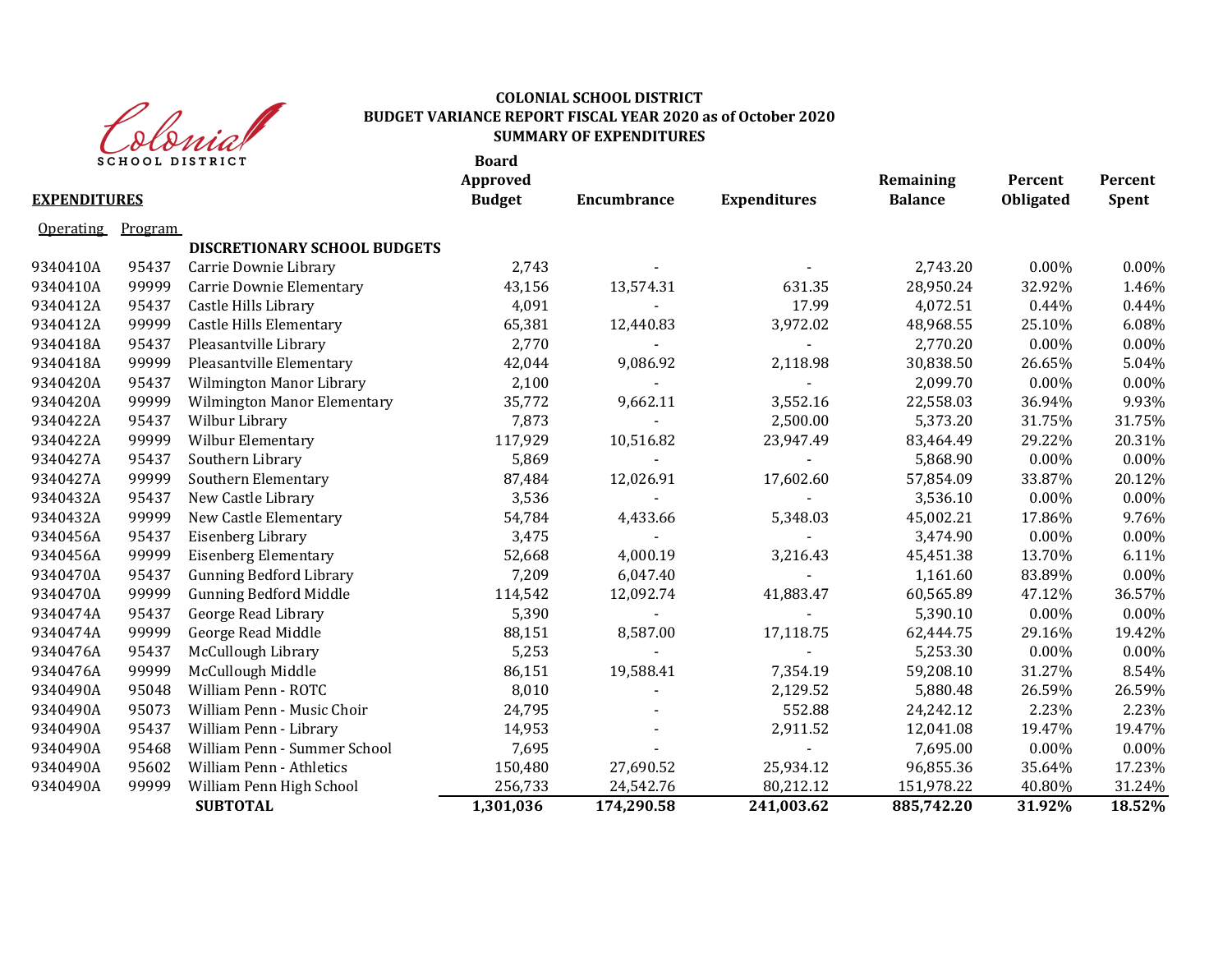# **DISCRETIONARY DIVISION/DEPARTMENT BUDGETS**

| 99900000 | 99999 | <b>Board of Education</b>                | 27,900     |              | 14,917.22     | 12,982.78        | 53.47%   | 53.47%   |
|----------|-------|------------------------------------------|------------|--------------|---------------|------------------|----------|----------|
| 99900100 | 99999 | Legal                                    | 79,200     | 10,930.00    | 37,645.00     | 30,625.00        | 61.33%   | 47.53%   |
| 99900300 | 95228 | Substitutes & Homebound                  | 675,000    | 15,000.00    | 7,841.17      | 652,158.83       | 3.38%    | 1.16%    |
| 99900300 | 95494 | Teacher of the Year                      | 11,250     |              | 249.63        | 11,000.37        | 2.22%    | 2.22%    |
| 99900300 | 99999 | <b>General District Expenses</b>         | 1,391,612  | 529,664.88   | 2,035,562.57  | (1, 173, 615.45) | 184.33%  | 146.27%  |
| 99910000 | 95052 | Marketing                                | 54,540     | 12,064.36    | 8,864.90      | 33,610.74        | 38.37%   | 16.25%   |
| 99910000 | 99999 | <b>Public Communications</b>             | 18,180     |              | 2,707.62      | 15,472.38        | 14.89%   | 14.89%   |
| 99910010 | 95411 | Copy Center                              | 211,500    | 59,429.62    | 49,928.64     | 102,141.74       | 51.71%   | 23.61%   |
| 99910010 | 99999 | District Administration                  | 225,450    | 128,387.09   | 46,857.34     | 50,205.57        | 77.73%   | 20.78%   |
| 99910010 | 95405 | District Choice                          | 4,050      |              | 84.60         | 3,965.40         | 2.09%    | 2.09%    |
| 99910100 | 99999 | Superintendent                           | 16,200     | 206.00       | 1,021.00      | 19,373.00        | 7.57%    | 6.30%    |
| 99970600 | 95060 | Preschool Expansion                      | 121,500    | 3,607.90     | 16,463.68     | 101,428.42       | 16.52%   | 13.55%   |
| 99970675 | 95430 | <b>Elementary Wellness</b>               | 76,500     |              | 16,250.48     | 60,249.52        | 21.24%   | 21.24%   |
| 99910110 | 99999 | <b>Assistant Superintendent 1</b>        | 13,500     |              | 5,192.00      | 8,308.00         | 38.46%   | 38.46%   |
| 99910115 | 99999 | <b>Assistant Superintendent 2</b>        | 13,500     | 2,458.00     |               | 11,042.00        | 18.21%   | 0.00%    |
| 99920000 | 99999 | Curriculum/Instruction                   | 112,500    |              | 112.58        | 112,387.42       | 0.10%    | 0.10%    |
| 99920000 | 95435 | Common Core/Curriculum                   | 225,000    |              |               | 225,000.00       | 0.00%    | 0.00%    |
| 99920000 | 90850 | Music/Art Curriculum                     | 40,500     | 18,618.60    | 395.00        | 21,486.40        | 46.95%   | 0.98%    |
| 99920100 | 99999 | <b>Discipline Programs</b>               | 166,500    | 150,000.00   |               | 16,500.00        | 90.09%   | 0.00%    |
| 99920110 | 99519 | Security/Constables                      | 535,500    | 101.95       | 114,232.19    | 421,165.86       | 21.35%   | 21.33%   |
| 99920700 | 99999 | Middle school Athletics                  | 54,000     |              |               | 54,000.00        | $0.00\%$ | $0.00\%$ |
| 99930300 | 99999 | <b>Student Services</b>                  | 18,000     |              | 915.58        | 17,084.42        | 5.09%    | 5.09%    |
| 99930400 | 99999 | <b>Behavioral Health</b>                 | 18,000     | 2,618.00     | 16,633.79     | (1,251.79)       | 106.95%  | 92.41%   |
| 99940000 | 99999 | <b>Business Office</b>                   | 38,070     |              | 13,997.73     | 24,072.27        | 36.77%   | 36.77%   |
| 99940400 | 99999 | Local Salaries & Benefits                | 38,276,744 | 406,511.18   | 14,044,674.83 | 23,825,557.70    | 37.75%   | 36.69%   |
| 99950000 | 99999 | Personnel                                | 41,400     | 1,347.54     | 11,681.31     | 28,371.15        | 31.47%   | 28.22%   |
| 99940050 | 99999 | <b>Facilities Maintenance</b>            | 990,000    | 321,939.24   | 284,317.38    | 383,743.38       | 61.24%   | 28.72%   |
| 99960200 | 99531 | <b>Custodial Services</b>                | 405,000    | 58,159.83    | 95,278.56     | 251,561.61       | 37.89%   | 23.53%   |
| 99970680 | 99999 | <b>School Supervision</b>                | 54,000     | 4,757.03     | 15,312.53     | 33,930.44        | 37.17%   | 28.36%   |
| 99970680 | 95488 | <b>Visiting Teachers</b>                 | 3,600      |              | 574.81        | 3,025.19         | 15.97%   | 15.97%   |
|          |       | SUBTOTAL - DISCRETIONARY                 | 43,918,696 | 1,725,801.22 | 16,841,712.14 | 25,355,582.35    | 42.28%   | 38.35%   |
|          |       | RESTRICTED FUNDING WITH LOCAL INVESTMENT |            |              |               |                  |          |          |
| 99940810 | 99999 | Tech Equipment & Repair                  | 1,687,500  | 46,835.38    | 1,114,440.02  | 526,224.60       | 68.82%   | 66.04%   |
| 99960200 | 95419 | Energy/Utilities                         | 1,830,773  | 520,531.27   | 210,933.41    | 1,099,307.99     | 39.95%   | 11.52%   |
| 99960400 | 99999 | Transportation                           | 6,512,171  | 839,122.60   | 1,914,299.96  | 3,758,748.84     | 42.28%   | 29.40%   |
|          |       | SUBTOTAL - RESTRICTED/LOCAL              | 10,030,444 | 1,406,489.25 | 3,239,673.39  | 5,384,281.43     | 46.32%   | 32.30%   |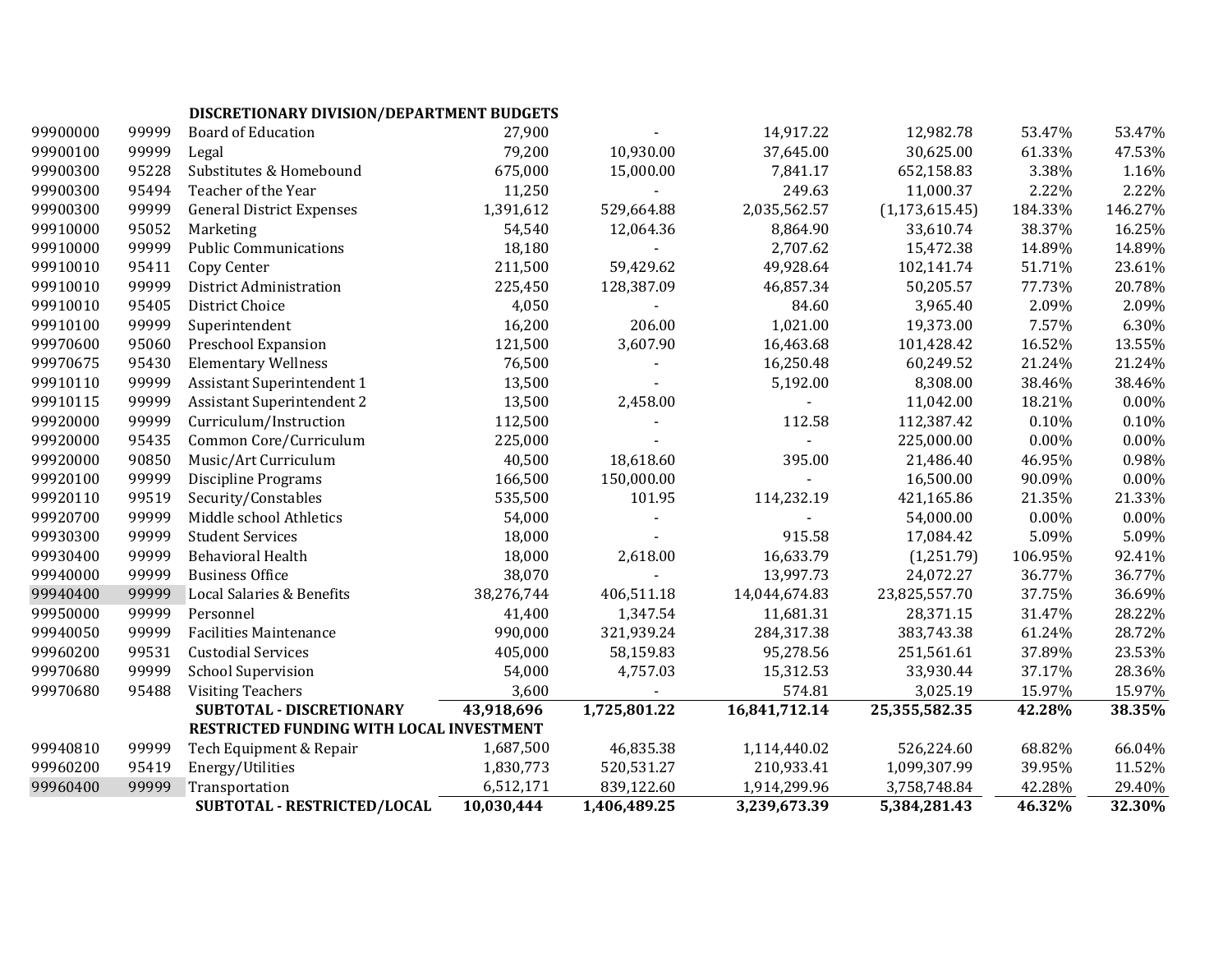|          |       | <b>OTHER RESTRICTED BUDGETS</b>          |             |                |               |               |         |        |
|----------|-------|------------------------------------------|-------------|----------------|---------------|---------------|---------|--------|
| 99920200 | 99999 | Extra Time                               | 270,000     |                | 9,424.00      | 260,576.00    | 3.49%   | 3.49%  |
| 99920500 | 99999 | Professional Development                 | 99,579      | 1,273.00       | 9,444.24      | 88,861.76     | 10.76%  | 9.48%  |
| 99920800 | 99999 | <b>Drivers Education</b>                 | 25,172      | 1,028.56       | 1,755.96      | 22,387.58     | 11.06%  | 6.98%  |
| 99921000 | 95512 | <b>Opportunity Funds Personnel</b>       | 1,202,487   |                | 13,363.40     | 1,189,123.60  | 1.11%   | 1.11%  |
| 99921000 | 99999 | <b>Opportunity Funds Programming</b>     | 822,404     | 387,041.60     | 386,974.49    | 48,387.43     | 94.12%  | 47.05% |
| 99921000 | 95063 | Opp Funds Mental Health & Reading        | 684,239     | $\blacksquare$ | 19,485.88     | 664,753.12    | 2.85%   | 2.85%  |
| 99940200 | 99999 | <b>Division I Salaries</b>               | 72,436,126  |                | 25,245,394.39 | 47,190,731.98 | 34.85%  | 34.85% |
| 99940300 | 99999 | Division II Vocational                   | 169,053     |                |               | 169,053.30    | 0.00%   | 0.00%  |
| 99940410 | 95037 | <b>Immersion Funding</b>                 | 20,000      |                | 49.00         | 19,951.00     | 0.25%   | 0.25%  |
| 99940410 | 99999 | <b>Competitive Grants - State</b>        | 200,000     | $\blacksquare$ | 10,169.90     | 189,830.10    | 5.08%   | 5.08%  |
| 99940500 | 99999 | Federal Funds                            | 9,125,646   |                | 238,872.61    | 8,886,773.39  | 2.62%   | 2.62%  |
| 99940700 | 99999 | Private Grants/Donations                 | 25,000      |                |               | 25,000.00     | 0.00%   | 0.00%  |
| 99960000 | 99999 | <b>Child Nutrition Operations</b>        | 8,748,000   | 1,451.48       | 2,491,714.86  | 6,254,833.66  | 28.50%  | 28.48% |
| 99970000 | 99999 | Debt Service                             | 4,384,546   |                | 2,874,106.85  | 1,510,439.15  | 65.55%  | 65.55% |
| 99970680 | 99562 | Opportunity funds                        | 461,331     |                | 205,790.48    | 255,540.52    | 44.61%  | 44.61% |
| 99970680 | 95063 | SSBG K-3 Basic                           | 729,743     |                | 25,691.24     | 704,051.76    | 3.52%   | 3.52%  |
| 99990050 | 99999 | SSBG K-4 Reading                         | 2,080,000   | 54,591.88      | 406,623.32    | 1,618,784.80  | 22.17%  | 19.55% |
| 99970200 | 99999 | Minor Capital                            | 1,414,742   | 831,676.48     | 925,414.10    | (342, 348.58) | 124.20% | 65.41% |
| 99970600 | 99768 | ECAP (State Pre-K grant)                 | 287,600     |                | 114,362.98    | 173,237.02    | 39.76%  | 39.76% |
|          |       | <b>SUBTOTAL - RESTRICTED</b>             | 103,185,668 | 1,277,063.00   | 32,978,637.70 | 68,929,967.59 | 33.20%  | 31.96% |
|          |       | <b>RESTRICTED TUITION FUNDED BUDGETS</b> |             |                |               |               |         |        |
| 99970600 | 95030 | Preschool                                | 76,005      | 11,542.55      | 20,495.74     | 43,966.71     | 42.15%  | 26.97% |
| 99970600 | 99532 | <b>PreK General Expenses</b>             | 1,115,000   | 396,578.44     | 224,775.28    | 493,646.28    | 55.73%  | 20.16% |
| 9340427A | 95217 | Southern ILC                             | 62,937      | 2,567.75       | 3,779.28      | 56,589.97     | 10.08%  | 6.00%  |
| 9340427A | 99532 | Southern ILC Payroll                     | 318,000     |                | 92,401.83     | 225,598.17    | 29.06%  | 29.06% |
| 9340427A | 95207 | Southern CASL                            | 41,675      | 8,175.99       | 3,526.25      | 29,972.26     | 28.08%  | 8.46%  |
| 9340427A | 99530 | Southern CASL Payroll                    | 313,622     |                | 82,328.95     | 231,293.05    | 26.25%  | 26.25% |
| 9340470A | 95217 | <b>Gunning Bedford ILC</b>               | 41,675      | 271.20         | 1,372.00      | 40,031.30     | 3.94%   | 3.29%  |
| 9340470A | 99532 | <b>GB ILC Payroll</b>                    | 232,000     |                | 67,280.00     | 164,720.00    | 29.00%  | 29.00% |
| 9340470A | 95207 | <b>Gunning Bedford CASL</b>              | 34,020      | 519.66         |               | 33,500.34     | 1.53%   | 0.00%  |
| 9340470A | 99530 | <b>GB CASL Payroll</b>                   | 225,000     |                | 78,750.00     | 146,250.00    | 35.00%  | 35.00% |
| 9340490A | 95207 | WPHS CASL                                | 33,300      |                | 10,656.00     | 22,644.00     | 32.00%  | 32.00% |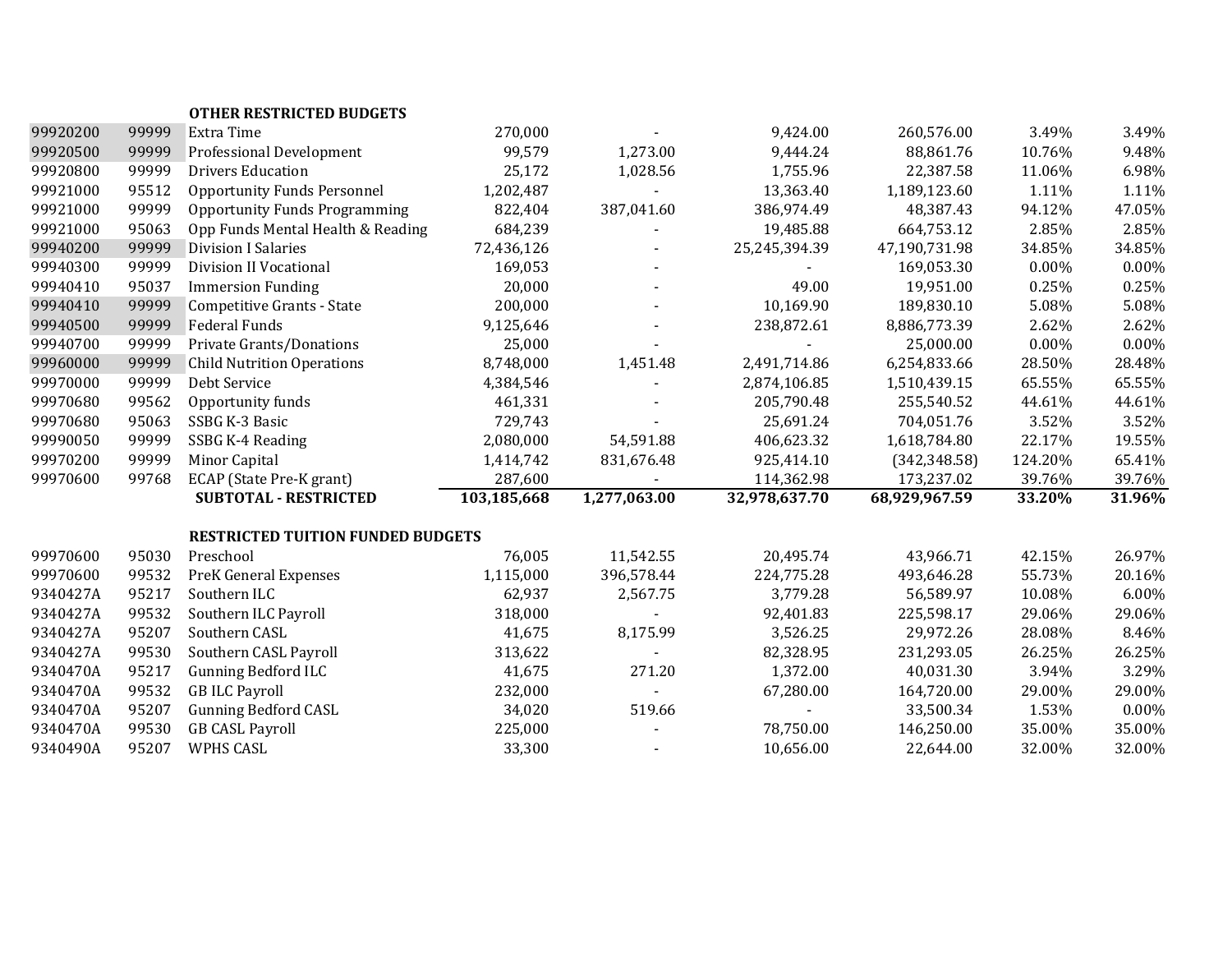| 9340490A                  | 99530 | <b>WPHS CASL Payroll</b>          | 123,000     |            | 47.061.39    | 75,938.76    | 38.26%   | 38.26%   |
|---------------------------|-------|-----------------------------------|-------------|------------|--------------|--------------|----------|----------|
| 9340522A                  | 99532 | <b>Wallin General Expenses</b>    | 792,000     | 17,050.62  | 250.547.97   | 524,401.41   | 33.79%   | 31.63%   |
| 9340522A                  | 99999 | <b>Wallin Principal</b>           | 41,972      | 18.437.02  | 5.226.17     | 18.309.21    | 56.38%   | 12.45%   |
| 99920300                  | 99999 | LEP/ESL                           | 570,000     |            | 181,511.05   | 388,488.95   | 31.84%   | 31.84%   |
| 99921050                  | 99999 | <b>Special Education Services</b> | 450,000     | 342,480.40 | 66,235.06    | 41,284.54    | 90.83%   | 14.72%   |
| 99930200                  | 95454 | Private Placement                 | 1,280,000   |            | 79.864.91    | 1,200,135.09 | $6.24\%$ | 6.24%    |
| 99930200                  | 99999 | In State Tuition                  | 675.000     | 70.337.00  | 9.682.70     | 594.980.30   | 11.85%   | 1.43%    |
| 99930200                  | 95236 | Exceptional Children Payroll      | 450,000     |            |              | 450,000.00   | $0.00\%$ | $0.00\%$ |
| 99930300                  | 99546 | <b>Assistive Technology</b>       | 22,500      | 2,562.30   | 4,859.20     | 15,078.50    | 32.98%   | 21.60%   |
|                           |       | <b>SUBTOTAL - TUITION</b>         | 6,897,706   | 870,522.93 | 1,230,353.78 | 4,796,828.84 | 30.46%   | 17.84%   |
| See detailed budget       |       | <b>Leach - Special School</b>     | 13.970.832  | 169.514.44 | 4,332,135.11 | 9.469.182.86 | 32.22%   | 31.01%   |
| <b>TOTAL EXPENDITURES</b> |       |                                   | 179,304,382 | 5,623,681  | 58,863,516   | 114,821,585  | 35.97%   | 32.83%   |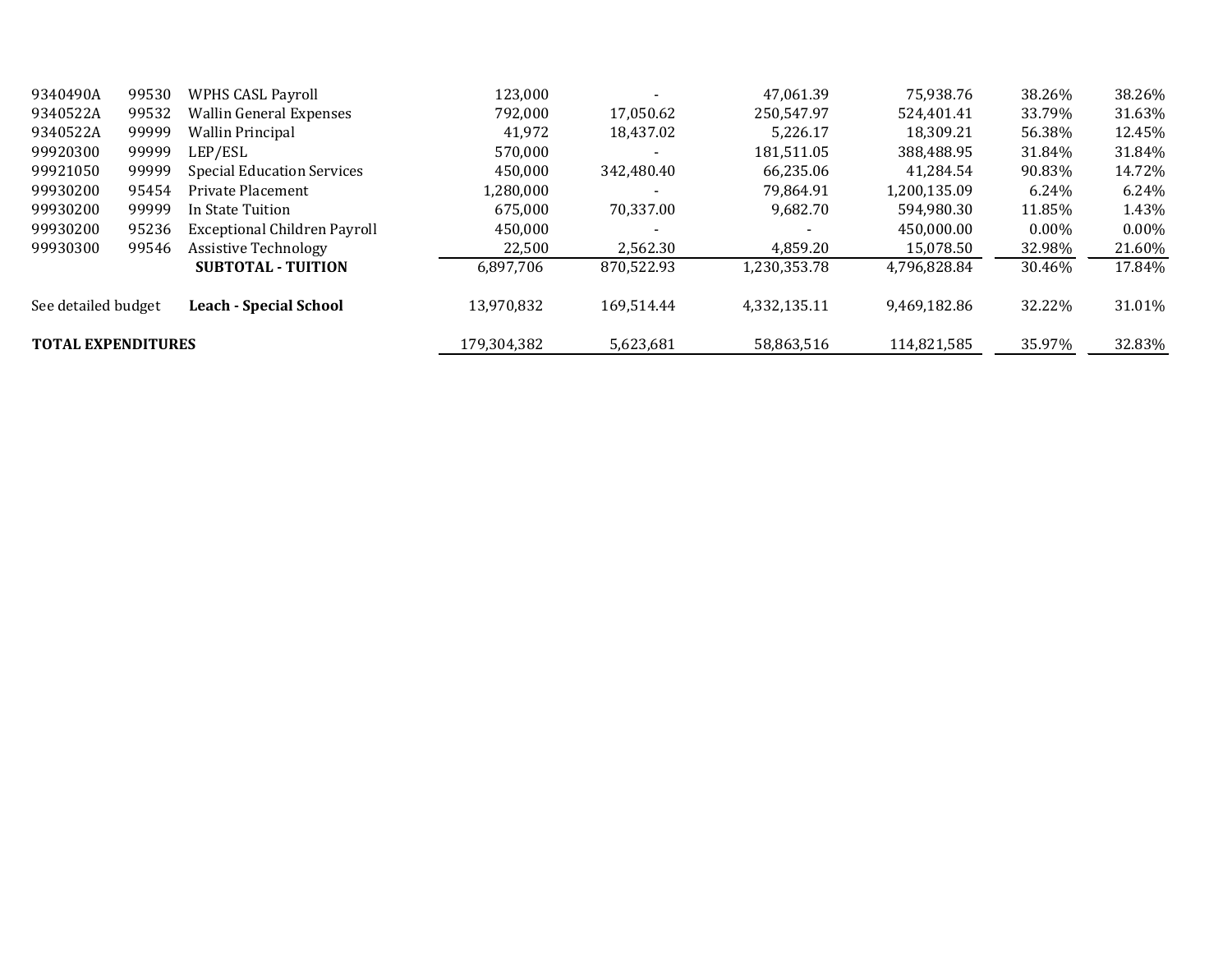Chaich SCHOOL DISTRICT

#### **COLONIAL SCHOOL DISTRICT BUDGET VARIANCE REPORT FISCAL YEAR 2020 as of October 2020 DETAIL COST CENTERS**

| <b>EXPENDITURES</b>       |                |                                                                     |               |                    |                     |                  |           |         |
|---------------------------|----------------|---------------------------------------------------------------------|---------------|--------------------|---------------------|------------------|-----------|---------|
| <b>Operating</b>          | <b>Program</b> |                                                                     | <b>Board</b>  |                    |                     | Remaining        | Percent   | Percent |
|                           |                |                                                                     | <b>Budget</b> | <b>Encumbrance</b> | <b>Expenditures</b> | <b>Balance</b>   | Obligated | Spent   |
|                           |                | General District Expenses - Summarized on page 6 - Detail of budget |               |                    |                     |                  |           |         |
| 99900300                  | 99999          | Audit                                                               | 10,000        |                    |                     | 10,000.00        | 0.00%     | 0.00%   |
|                           |                | Insurance                                                           | 213,040       |                    | 13,858.00           | 199,182.00       | 6.50%     | 6.50%   |
|                           |                | Data Service Center                                                 | 418,572       |                    | 104,643.00          | 313,929.00       | 25.00%    | 25.00%  |
|                           |                | One Time Items                                                      | 250,000       |                    |                     | 250,000.00       | 0.00%     | 0.00%   |
|                           |                | Contingency                                                         | 500,000       | 529,664.88         | 1,917,061.57        | (1,946,726.45)   | 489.35%   | 383.41% |
| <b>TOTAL EXPENDITURES</b> |                |                                                                     | 1,391,612     | 529,664.88         | 2,035,562.57        | (1, 173, 615.45) | 184.33%   | 146.27% |
| <b>CHILD NUTRITION</b>    |                |                                                                     |               |                    |                     |                  |           |         |
| <b>TOTAL EXPENDITURES</b> |                |                                                                     | 8,748,000     | 1,451.48           | 2,491,714.86        | 6,254,833.66     | 28.50%    | 28.48%  |
| <b>TRANSPORTATION</b>     |                |                                                                     |               |                    |                     |                  |           |         |
|                           |                |                                                                     |               |                    |                     |                  |           |         |
| <b>TOTAL EXPENDITURES</b> |                |                                                                     | 6,512,171     | 839,122.60         | 1,914,299.96        | 3,758,748.84     | 42.28%    | 29.40%  |
|                           |                | <b>JOHN G. LEACH - Summarized on page 8 - Detail of budget</b>      |               |                    |                     |                  |           |         |
| 9340427A                  | 99999          | Southern Integration Program                                        | 18,132        | 3,642.18           | 3,860.99            | 10,628.64        | 41.38%    | 21.29%  |
| 9340474A                  | 99999          | George Read Integration Program                                     | 26,234        | 3,334.31           | 206.18              | 22,693.18        | 13.50%    | 0.79%   |
| 9340490A                  | 99999          | William Penn Integration Program                                    | 17,360        |                    | 440.15              | 16,920.26        | 2.54%     | 2.54%   |
| 9340522A                  | 99999          | <b>Wallin Adult Integration</b>                                     | 19,575        |                    |                     | 19,575.00        | 0.00%     | 0.00%   |
| 9340514A                  | 99999          | Leach Principal's Budget                                            | 56,700        | 27,110.85          | 8,423.82            | 21,165.33        | 62.67%    | 14.86%  |
| 9340514A                  | 95254          | <b>Vocational Expenses</b>                                          | 5,400         |                    |                     | 5,400.00         | $0.00\%$  | 0.00%   |
| 9340514A                  | 99545          | <b>Related Services</b>                                             | 9,000         |                    |                     | 9,000.00         | 0.00%     | 0.00%   |
| 9340514A                  | 99546          | <b>Assistive Technology</b>                                         | 10,800        |                    |                     | 10,800.00        | 0.00%     | 0.00%   |
| 9340514A                  | 95468          | Summer School                                                       | 9,000         |                    |                     | 9,000.00         | 0.00%     | 0.00%   |
| 99900300                  | 95228          | Substitutes                                                         | 27,000        |                    |                     | 27,000.00        | 0.00%     | 0.00%   |
| 99900300                  | 99999          | General (Incl. Transportation)                                      | 1,300,000     | 12,362.57          | 8,346.42            | 1,279,291.01     | 1.59%     | 0.64%   |
| 99940200                  | 99999          | <b>Division I Salaries</b>                                          | 8,644,491     |                    | 2,800,989.01        | 5,843,501.84     | 32.40%    | 32.40%  |
| 99940400                  | 99999          | Local Salaries & Benefits                                           | 3,788,183     | 78,781.86          | 1,504,109.35        | 2,205,291.47     | 41.78%    | 39.71%  |
| 99960200                  | 95419          | Energy/Utilities                                                    | 28,800        | 44,282.67          | 5,759.19            | (21, 241.86)     | 173.76%   | 20.00%  |
| 99970200                  | 99999          | Minor Capital                                                       | 10,158        |                    |                     | 10,158.00        | $0.00\%$  | 0.00%   |
| <b>TOTAL EXPENDITURES</b> |                |                                                                     | 13,970,832    | 169,514            | 4,332,135           | 9,469,182.86     | 32.22%    | 31.01%  |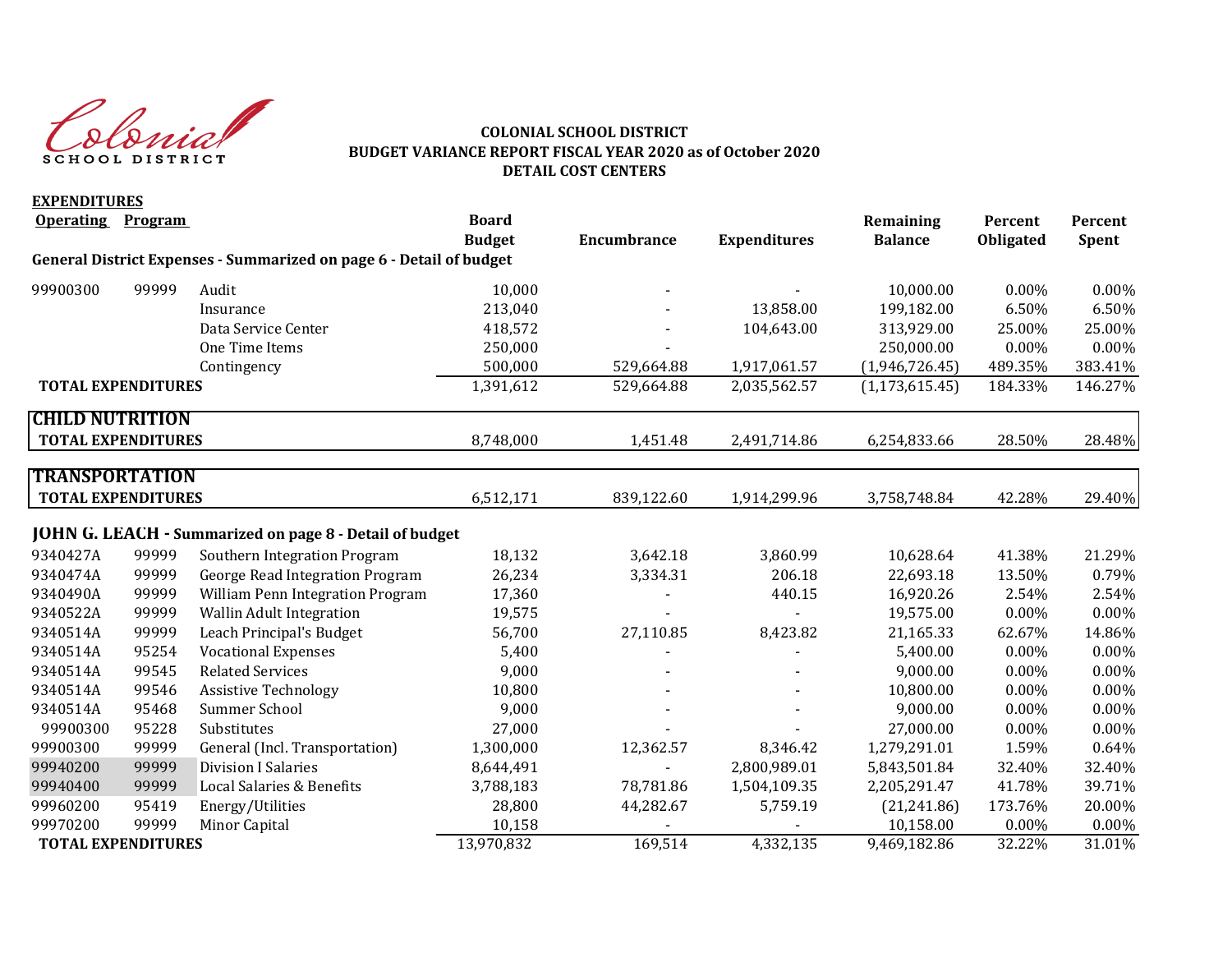Colonial SCHOOL DISTRICT

## **COLONIAL SCHOOL DISTRICT BUDGET VARIANCE REPORT FISCAL YEAR 2020 as of October 2020 LOCAL TAX COLLECTIONS**

|                        | <b>Current</b> | <b>Debt</b>    |                |              |
|------------------------|----------------|----------------|----------------|--------------|
| Month                  | <b>Expense</b> | <b>Service</b> | <b>Tuition</b> | <b>MCI</b>   |
| July                   | 113,467.14     | 11,918.26      | 27,538.37      | 6,347.27     |
| August                 | 1,379,263.70   | 109,118.06     | 278,944.10     | 67,554.34    |
| September              | 5,625,354.33   | 503,429.41     | 1,289,557.76   | 312,125.42   |
| October                | 38,887,652.54  | 3,481,066.55   | 8,927,962.78   | 2,160,179.19 |
| November               |                |                |                |              |
| December               |                |                |                |              |
| January                |                |                |                |              |
| February               |                |                |                |              |
| March                  |                |                |                |              |
| April                  |                |                |                |              |
| May                    |                |                |                |              |
| June                   |                |                |                |              |
| Transfers to Leach     |                |                |                |              |
| Sr Citizen Prop Relief |                |                |                |              |
| <b>Total Collected</b> | 46,005,737.71  | 4,105,532.28   | 10,524,003.01  | 2,546,206.22 |
| <b>Budget</b>          | 48,254,989     | 4,384,546      | 11,248,629     | 2,721,442    |
| % Collected            | 95.34%         | 93.64%         | 93.56%         | 93.56%       |

Receipts are recorded in the month in which they are received.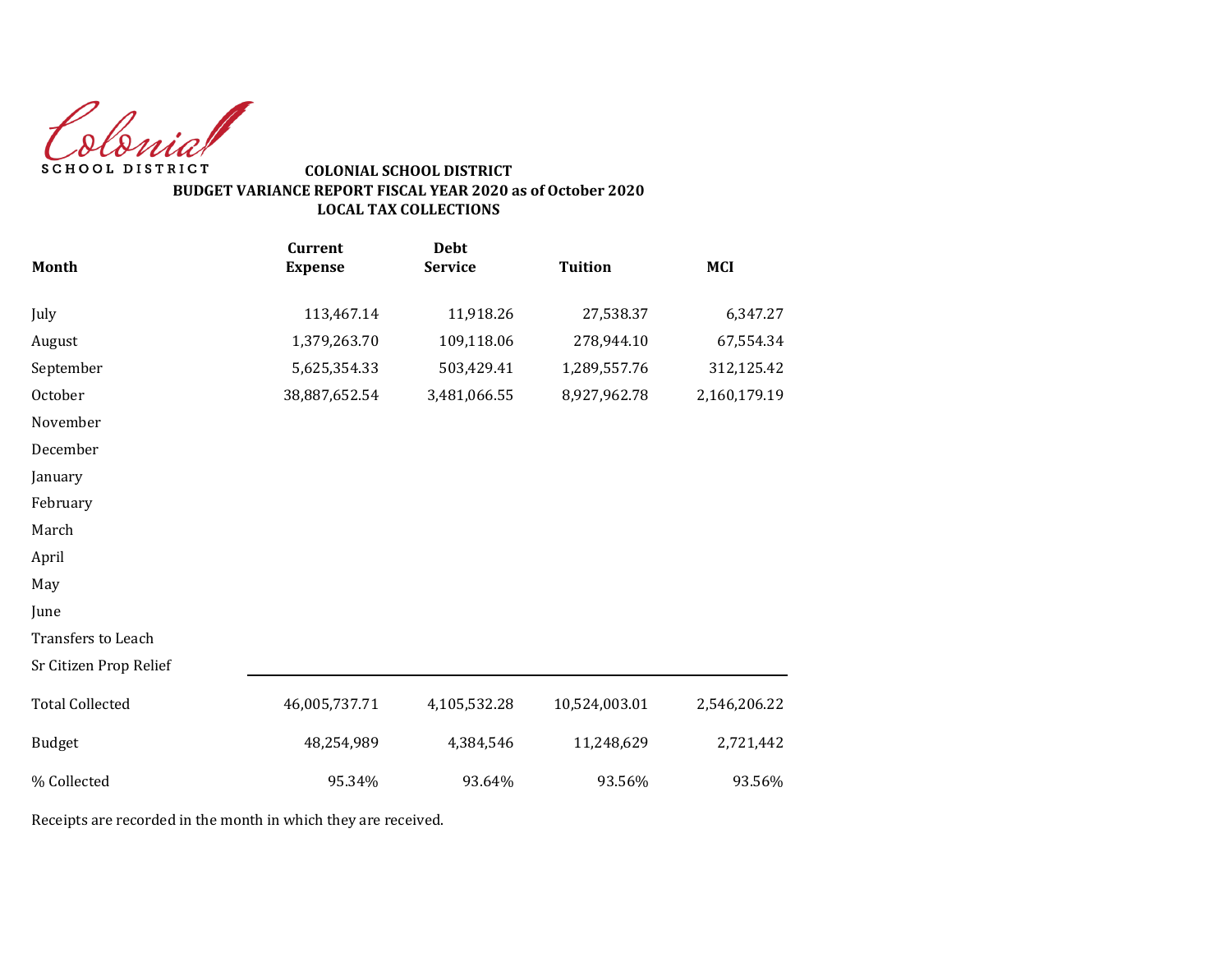

#### **COLONIAL SCHOOL DISTRICT COMPARISON OF LOCAL FUND PROPERTY TAX RECEIPTS FOR CURRENT OPERATIONS WITH THE PRIOR TWO FISCAL YEARS**

| <b>Month</b>                | <b>Fiscal Year 2019</b> | <b>Fiscal Year 2020</b> | <b>Fiscal Year 2021</b> |
|-----------------------------|-------------------------|-------------------------|-------------------------|
| July                        | 77,195.64               | 28,036.81               | 113,467.14              |
| August                      | 551,051.59              | 979,008.51              | 1,379,263.70            |
| September                   | 5,042,786.51            | 6,045,626.70            | 5,625,354.33            |
| October                     | 39,470,274.25           | 38,434,095.70           | 38,887,652.54           |
| November                    | 973,592.92              | 649,865.52              |                         |
| December                    | 356,878.57              | 277,872.51              |                         |
| January                     | 195,603.77              | 170,989.00              |                         |
| February                    | 134,265.50              | 159,408.88              |                         |
| March                       | 241,167.37              | 272,063.86              |                         |
| April                       | 129,089.72              | 93,456.86               |                         |
| May                         | 98,109.95               | 107,775.26              |                         |
| June                        | 97,336.04               | 104,933.93              |                         |
| Senior Citizens' Tax Rebate | 1,130,131.81            | 1,137,985.58            |                         |
| Year To Date Receipts       | \$48,497,483.64         | 48,461,119.12           | 46005737.71             |
| Projected Tax Receipts      | \$46,281,607            | \$47,084,564            | 48,254,989              |
| % of Annual Tax Collections | 104.79%                 | 102.92%                 |                         |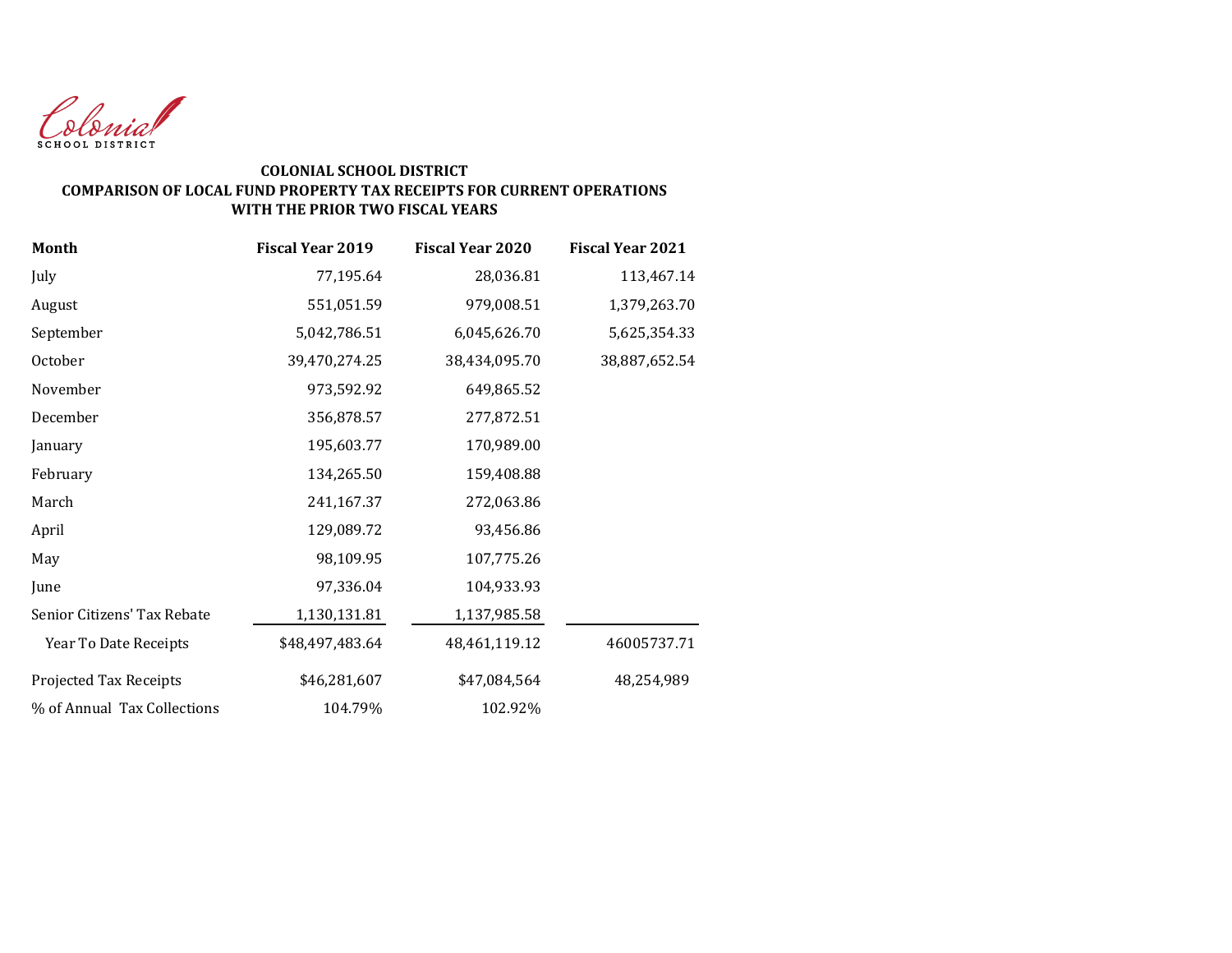Christ **SCHOOL DISTRICT** 

#### **COLONIAL SCHOOL DISTRICT BUDGET VARIANCE REPORT FISCAL YEAR 2020 as of October 2020 CREDIT CARD PURCHASES**

Credit cards are issued to Colonial employees under special circumstances and only with the approval of the CFO and Superintendent. Cards are used when Purchase orders and/or checks are not accepted or feasible and for travel.

|                                                 | <b>Name</b>              | <b>Trans Date</b> | <b>Merchant</b>                      | Amount                | <b>Description</b>          |
|-------------------------------------------------|--------------------------|-------------------|--------------------------------------|-----------------------|-----------------------------|
| Maintenance/Facilities                          | Amoroso, Lisa Marie      |                   | 10/15/2020 JOANN STORES #2063        | \$<br>512.43          | Supplies                    |
| <b>Nutrition Supervisor</b>                     | Angelucci, A Paula       |                   | 10/5/2020 RESTAURANTSTORE.COM        | \$                    | 32.99 Supplies              |
|                                                 | Angelucci, A Paula       |                   | 10/12/2020 RESTAURANTSTORE.COM       | \$<br>379.31          | Supplies                    |
|                                                 | Angelucci, A Paula       |                   | 9/29/2020 AMZN MKTP US*MK40K4F21     | \$<br>49.99           | Supplies                    |
|                                                 | Angelucci, A Paula       |                   | 9/30/2020 SHUTTERFLY                 | \$<br>48.36           | Supplies                    |
|                                                 | Angelucci, A Paula       |                   | 10/13/2020 THE UPS STORE 3492        | \$<br>25.67           | Supplies                    |
|                                                 | Angelucci, A Paula       |                   | 10/19/2020 RESTAURANTSTORE.COM       | \$<br>(319.33) Refund |                             |
| <b>Chief Financial Officer</b>                  | Falcon, Emily M.         |                   | 10/7/2020 BUSINESS MEMBERSHIP        | \$                    | 195.00 E-signature software |
| <b>Business Office</b><br>(Districtwide travel) | Lockley, Jazmine La'rell |                   | 10/21/2020 IN *GREEN & GROWING EDUCA | \$                    | 225.00 Registration         |
| <b>Business Office</b>                          | Miller, Cindy L          |                   | 10/7/2020 PERFORMANCE AWARDS C       | \$<br>850.00          | Supplies                    |
| (Districtwide purchases)                        | Miller, Cindy L          |                   | 10/7/2020 PERFORMANCE AWARDS C       | \$<br>63.37           | Supplies                    |
|                                                 | Miller, Cindy L          |                   | 10/15/2020 SSC - MIDDLETOWN, DE SERV | \$                    | 401.24 Supplies             |
|                                                 | Miller, Cindy L          |                   | 10/20/2020 TRACTOR SUPPLY CO #5509   | \$                    | 271.92 Supplies             |
|                                                 | Miller, Cindy L          |                   | 10/20/2020 TRACTOR SUPPLY CO #5509   | \$<br>648.99          | Supplies                    |
|                                                 | Miller, Cindy L          |                   | 10/21/2020 DDOE EDUCATOR CONFERENCE  | \$<br>180.00          | Supplies                    |
|                                                 | Miller, Cindy L          |                   | 10/21/2020 BAGSINBULK                | \$<br>2,690.00        | Supplies                    |
|                                                 | Miller, Cindy L          |                   | 10/8/2020 AMZN MKTP US*MK7B07GM0     | \$<br>374.85          | Supplies                    |
|                                                 | Miller, Cindy L          |                   | 10/16/2020 IN *ACCOUNTING TRAINING U | \$<br>100.00          | Supplies                    |
|                                                 | Miller, Cindy L          |                   | 9/30/2020 DNH*GODADDY.COM            | \$<br>18.17           | Website                     |
|                                                 | Miller, Cindy L          |                   | 10/1/2020 EMA*EMMA EMAIL MARKETING   | \$<br>132.00          | Marketing                   |
| <b>Business Office</b>                          | Papanicolas, Leslie Fay  |                   | 10/14/2020 DDOE EDUCATOR CONFERENCE  | \$<br>180.00          | Registration                |
| (Districtwide travel)                           | Papanicolas, Leslie Fay  |                   | 9/29/2020 PAYPAL *SHAPEDE            | \$<br>25.00           | Registration                |
|                                                 | Papanicolas, Leslie Fay  |                   | 9/29/2020 PAYPAL *SHAPEDE            | \$<br>25.00           | Registration                |
|                                                 | Papanicolas, Leslie Fay  |                   | 9/29/2020 PAYPAL *SHAPEDE            | \$<br>25.00           | Registration                |
|                                                 | Papanicolas, Leslie Fay  |                   | 9/29/2020 PAYPAL *SHAPEDE            | \$<br>25.00           | Registration                |
|                                                 | Papanicolas, Leslie Fay  |                   | 9/29/2020 PAYPAL *SHAPEDE            | \$<br>25.00           | Registration                |
|                                                 | Papanicolas, Leslie Fay  |                   | 9/29/2020 PAYPAL *SHAPEDE            | \$<br>25.00           | Registration                |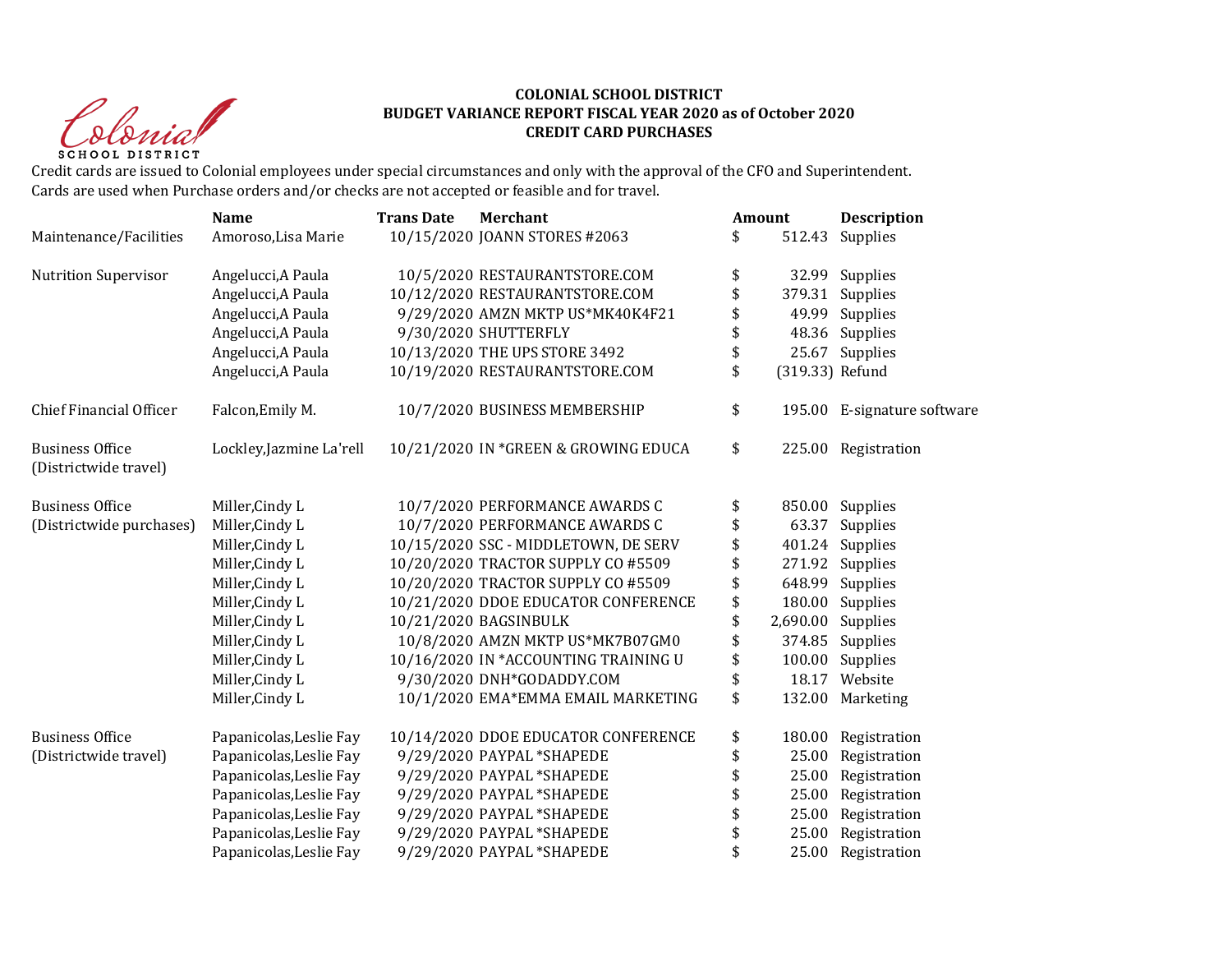|                              | Papanicolas, Leslie Fay | 9/29/2020 PAYPAL *SHAPEDE          | \$<br>25.00    | Registration    |
|------------------------------|-------------------------|------------------------------------|----------------|-----------------|
|                              | Papanicolas, Leslie Fay | 9/29/2020 PAYPAL *SHAPEDE          | \$<br>25.00    | Registration    |
|                              | Papanicolas, Leslie Fay | 9/29/2020 PAYPAL *SHAPEDE          | \$<br>25.00    | Registration    |
|                              | Papanicolas, Leslie Fay | 9/29/2020 PAYPAL *SHAPEDE          | \$<br>25.00    | Registration    |
|                              | Papanicolas, Leslie Fay | 9/29/2020 PAYPAL *SHAPEDE          | \$<br>25.00    | Registration    |
|                              | Papanicolas, Leslie Fay | 9/29/2020 PAYPAL *SHAPEDE          | \$<br>25.00    | Registration    |
|                              | Papanicolas, Leslie Fay | 9/29/2020 PAYPAL *SHAPEDE          | \$<br>25.00    | Registration    |
|                              | Papanicolas, Leslie Fay | 9/29/2020 PAYPAL *SHAPEDE          | \$<br>25.00    | Registration    |
|                              | Papanicolas, Leslie Fay | 9/29/2020 PAYPAL *SHAPEDE          | \$<br>25.00    | Registration    |
|                              | Papanicolas, Leslie Fay | 9/29/2020 PAYPAL *SHAPEDE          | \$<br>25.00    | Registration    |
|                              | Papanicolas, Leslie Fay | 9/29/2020 PAYPAL *SHAPEDE          | \$<br>25.00    | Registration    |
|                              | Papanicolas, Leslie Fay | 9/29/2020 PAYPAL *SHAPEDE          | \$<br>25.00    | Registration    |
|                              | Papanicolas, Leslie Fay | 9/29/2020 PAYPAL *SHAPEDE          | \$<br>25.00    | Registration    |
|                              | Papanicolas, Leslie Fay | 9/29/2020 PAYPAL *SHAPEDE          | \$<br>25.00    | Registration    |
|                              | Papanicolas, Leslie Fay | 9/29/2020 PAYPAL *SHAPEDE          | \$<br>25.00    | Registration    |
|                              | Papanicolas, Leslie Fay | 9/29/2020 PAYPAL *SHAPEDE          | \$<br>25.00    | Registration    |
|                              | Papanicolas, Leslie Fay | 9/29/2020 PAYPAL *SHAPEDE          | \$<br>25.00    | Registration    |
|                              | Papanicolas, Leslie Fay | 10/5/2020 PAYPAL *SHAPEDE          | \$<br>25.00    | Registration    |
|                              | Papanicolas, Leslie Fay | 10/7/2020 PAYPAL *SHAPEDE          | \$<br>25.00    | Registration    |
|                              | Papanicolas, Leslie Fay | 10/15/2020 THE MIDWEST CLINIC      | \$<br>75.00    | Registration    |
|                              | Papanicolas, Leslie Fay | 10/15/2020 THE MIDWEST CLINIC      | \$<br>75.00    | Registration    |
|                              | Papanicolas, Leslie Fay | 10/15/2020 THE MIDWEST CLINIC      | \$<br>75.00    | Registration    |
|                              | Papanicolas, Leslie Fay | 10/15/2020 THE MIDWEST CLINIC      | \$<br>75.00    | Registration    |
|                              | Papanicolas, Leslie Fay | 10/15/2020 THE MIDWEST CLINIC      | \$<br>75.00    | Registration    |
|                              | Papanicolas, Leslie Fay | 10/15/2020 THE MIDWEST CLINIC      | \$<br>75.00    | Registration    |
|                              | Papanicolas, Leslie Fay | 10/15/2020 THE MIDWEST CLINIC      | \$<br>75.00    | Registration    |
|                              | Papanicolas, Leslie Fay | 10/23/2020 THE MIDWEST CLINIC      | \$<br>75.00    | Registration    |
| <b>Technology Supervisor</b> | Smallwood, Philip Lee   | 10/13/2020 IBM CORPORATION         | \$<br>2,136.00 | Supplies        |
|                              | Smallwood, Philip Lee   | 10/1/2020 DIGITALOCEAN.COM         | \$<br>57.16    | Supplies        |
|                              | Smallwood, Philip Lee   | 10/6/2020 AMZN MKTP US*MK5A751I2   | \$<br>68.94    | Supplies        |
|                              | Smallwood, Philip Lee   | 10/7/2020 AMZN MKTP US*MK6C221D0   | \$<br>214.50   | Supplies        |
|                              | Smallwood, Philip Lee   | 10/8/2020 AMZN MKTP US*MK4I246E1   | \$<br>1,336.50 | Supplies        |
|                              | Smallwood, Philip Lee   | 10/16/2020 AMZN MKTP US*2T4JW3T41  | \$<br>2,790.49 | Supplies        |
|                              | Smallwood, Philip Lee   | 10/17/2020 AMZN MKTP US*2T9NH9AV1  | \$<br>239.70   | Supplies        |
|                              | Smallwood, Philip Lee   | 10/13/2020 RO CO FILMS EDUCATIONAL | \$             | 375.00 Supplies |
|                              |                         |                                    |                |                 |

TOTAL \$ 15,503.25